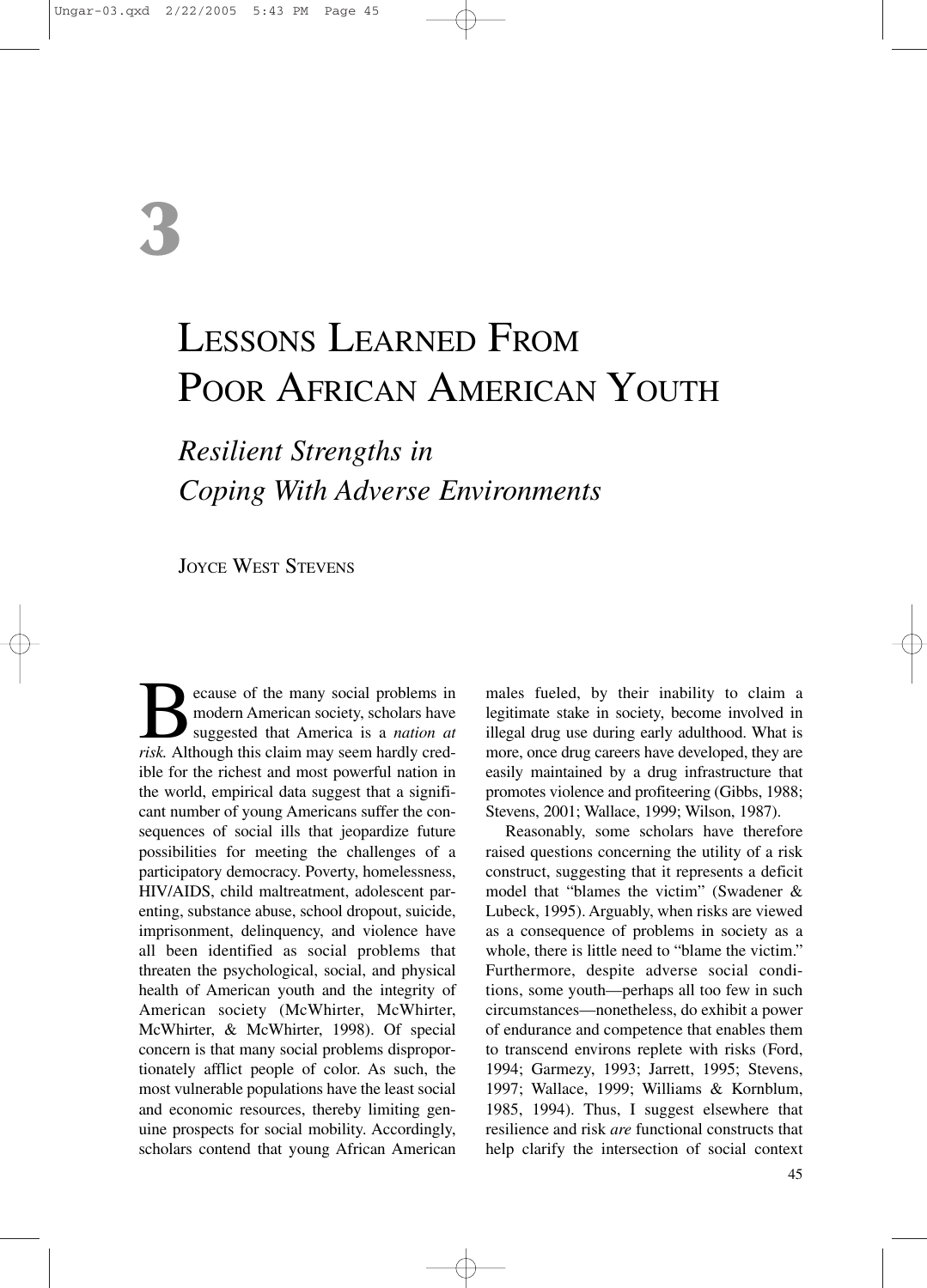and behavioral responses (Stevens, 2002). Given the vagaries of life, mundane circumstances are never all bad or all good but, rather, a mixture of both favorable and unfavorable conditions. Notwithstanding, I make use of the at-risk concept to refer to those circumstances that are heavily weighted on the side of being unfavorable or toxic and, as such, pose grave threats to safety and well-being. Although there are several models of risk (cumulative, additive, interactive), being at risk is ordinarily understood to indicate exposure to circumstances of harm or jeopardy in environs in which individuals and families are situated. Resilience on the other hand is achieving a good outcome from harsh circumstances as well as the management of risks to avoid misfortune or harm.

In this chapter, I suggest that the concepts of both risk and resilience have veritable utility for understanding marginalized youth in innercity communities where many neighborhoods are characterized by unsafe environments, economic impoverishment, and depleted social resources. First, I contend that the ecological framework is a conceptual tool that brings into focus the intersection of persons, process, and social context and thus clarifies the manner in which the concepts of risk and resilience are operative in lived experience. Second, I will argue that the gravity of present-day challenges that economically disadvantaged youth face necessitates change in how we understand the nature of their achievements and strengths. Hence, I propose that practitioners can learn a great deal from resilient inner-city African American youth and their families about what is needed to succeed in adverse environments. Based on research, attributes of resilience that play a part in self-affirmation and social mobility will be discussed. Last, I suggest that youth are helped best by supporting their attributes of resilience.

RESEARCHING RESILIENCE: A CULTURAL ETHNIC STANDPOINT

The interpretation of ethnographic or qualitative data may be conducted from a standpoint epistemology—that is, from the lived experiences of the research participants themselves.

This interpretative method requires the researcher to work from the outside to the center (Collins, 1986, 1990; Denzin, 1997; hooks, 1984). A standpoint text starts from the lived experiences of those considered to be "other" or outside mainstream society. This form of reporting narrative renders data less objective and abstract (Smith, 1989). In this regard, respondents' texts reflect intersections of class, ethnicity, and gender, yielding a multivocal text. All things considered, a multivocal text is created when the researcher is located inside the cultural narrative and carries on extensive dialogue as if a member of a valued cultural group. As a researcher, it has been a humbling learning experience and a privilege to enter the lives of African American female research participants to gain knowledge of their "ways of knowing" how to cope with adverse conditions. Moreover, as an African American female, I have the privilege of being situated inside the historical cultural narrative of the "black experience"; I too am marginalized in the larger societal context as "other."

The situated experiences of ethnic outsiders are manifest concretely within a societal hierarchy distinguished by the social status of racial/ethnic devaluation and oppression. At the same time, however, my cultural ethnicity is one I share with research participants; hence, I am positioned as an "insider." Recognizably, a researcher's insider knowledge can be both an asset and a liability (Kanuha, 2000). Being all too ready with assumptions, an insider can presume to know about who research participants are and how they live their lives, minimizing an investigator's objectivity. For sure, there are limitations regarding my insider position by virtue of class and lack of personal knowledge with reference to the problems under investigation. At the same time, however, these personal characteristics could allow for objectivity and, as such, minimize bias. Indeed, the one most important lesson I learned from study participants over and over again is that resiliency exists in the direst of circumstances. Significantly, this lesson served as a caution to rethink notions of what it means to be at risk and resilient and how the two constructs operate in the lives of poor black females.

For my purposes here, qualitative and quantitative findings from research studies of economically disadvantaged inner-city black females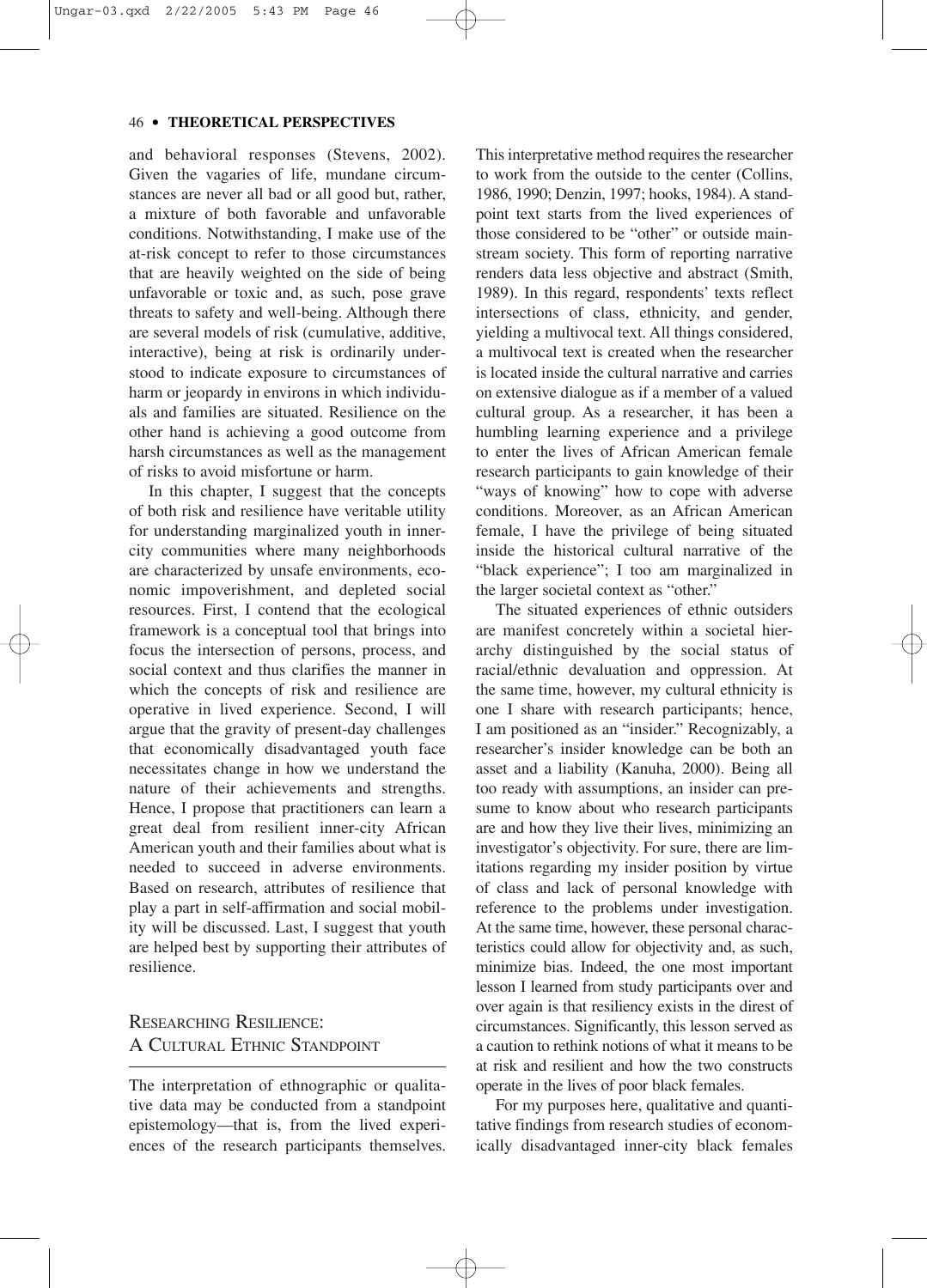that include studies of late-aged (17–19 years) pregnant and nonpregnant girls and early-aged (11–14 years) middle school girls provide the data for theorizing about how indigent but resilient black youth deal with adverse environments. Study samples were characterized by social indices suggesting that both groups were from impoverished environments. In the middle school study, a clinical intervention to improve school performance and adjustment was tested in a quasi-experimental design. The clinical group intervention sessions were audiotaped and used as qualitative data. Girls referred to the program displayed at-risk behaviors such as poor academic performance, excessive tardiness, absences, and school suspensions because of fights with peers. The pregnancy research was conducted to contrast and compare pregnant and nonpregnant females with regard to their self-perceptions and perceptions of the surroundings in which they lived. This research has been reported extensively elsewhere, most recently in the text *Smart & Sassy: The Strengths of Inner City Black Girls* (Stevens, 2002). Because research participants were all female, I use corresponding pronouns. As one would expect, the value of qualitative research such as this was that participants' narratives are contextualized, with the ordinary manner in which most people engage in discourse under study. Information is processed from within the multileveled social contexts in which we find ourselves grounded. The open-ended adolescent pregnancy study questionnaire that was used elicited narrative accounts about a girl's family, neighborhood, peers, and school. By doing this, stories were contextualized naturally so as to construct meaning and complexity in how I understood these girls' thinking and behavior. This process is called *contexting* (Hall, 1971).

#### A THEORETICAL FRAMEWORK FOR RISK AND RESILIENCE

Like others (Brunswick, 1999; Spencer, 1995), I draw on the ideas of Bronfenbrenner (1979) to consider an ecological perspective in my theorizing about at-risk social contexts, risk behaviors, and resiliency among African Americans. Briefly stated, Bronfenbrenner suggests that an ecological system includes nested contexts within systemic domains of bio-psycho-socialhistorical influences that affect individual development. Namely, social contexts are the "nested contexts" of an individual's life and include a person's family, school, peers, church, neighborhood activities, and sociocultural structural conditions. The nested contexts within systemic domains are multileveled, bidirectional (reciprocal), and transactional such that the activities and persons within a given context affect the individual, who in turn has a reciprocal impact on the same social context. Consider abstractly Bronfenbrenner's systemic domains as concentric circles represented by numerical sequencing from center to outer spheres. Each circle represents a different level of abstraction: (1) ontogenetic (the individual person); (2) microsystem (family-kin, neighborhood activities, groups, and institutions); (3) mesosystem (larger community institutions, groups, and organizations); (4) exosystem (national institutions and social structures of health, welfare, business industries, financial centers, mass media); (5) macrosystem (societal attitudes and ideologies that induce structural strain); and (6) chronosystems (aspects of time, patterning of environmental events and transactions over the life course, sociocultural historical conditions, and structural strain). At this sixth level, structural strain refers to the structural barriers that block access to opportunities, privilege, and power over time. An illustrative example might be the perpetuity of "the old boys' network" of white Anglo-Saxon protestant males who have garnered prime opportunities for amassing wealth in high-status careers. Characterized by transactional intersubjective processes within contexts and between contexts, the ecological perspective is context dependent. Risk and resilience when interpreted in this light are operational within a transactional model of process and social context. What one experiences is conspicuously the result of intersubjective processes between individuals and institutions that make judgments regarding what is adaptive or maladaptive. Institutional intersubjectivity may be reflected, for example, in how well social policies and social policy formulation are tailored to meet the needs of individuals (Crossley, 1996). However, we can just as easily ignore the higher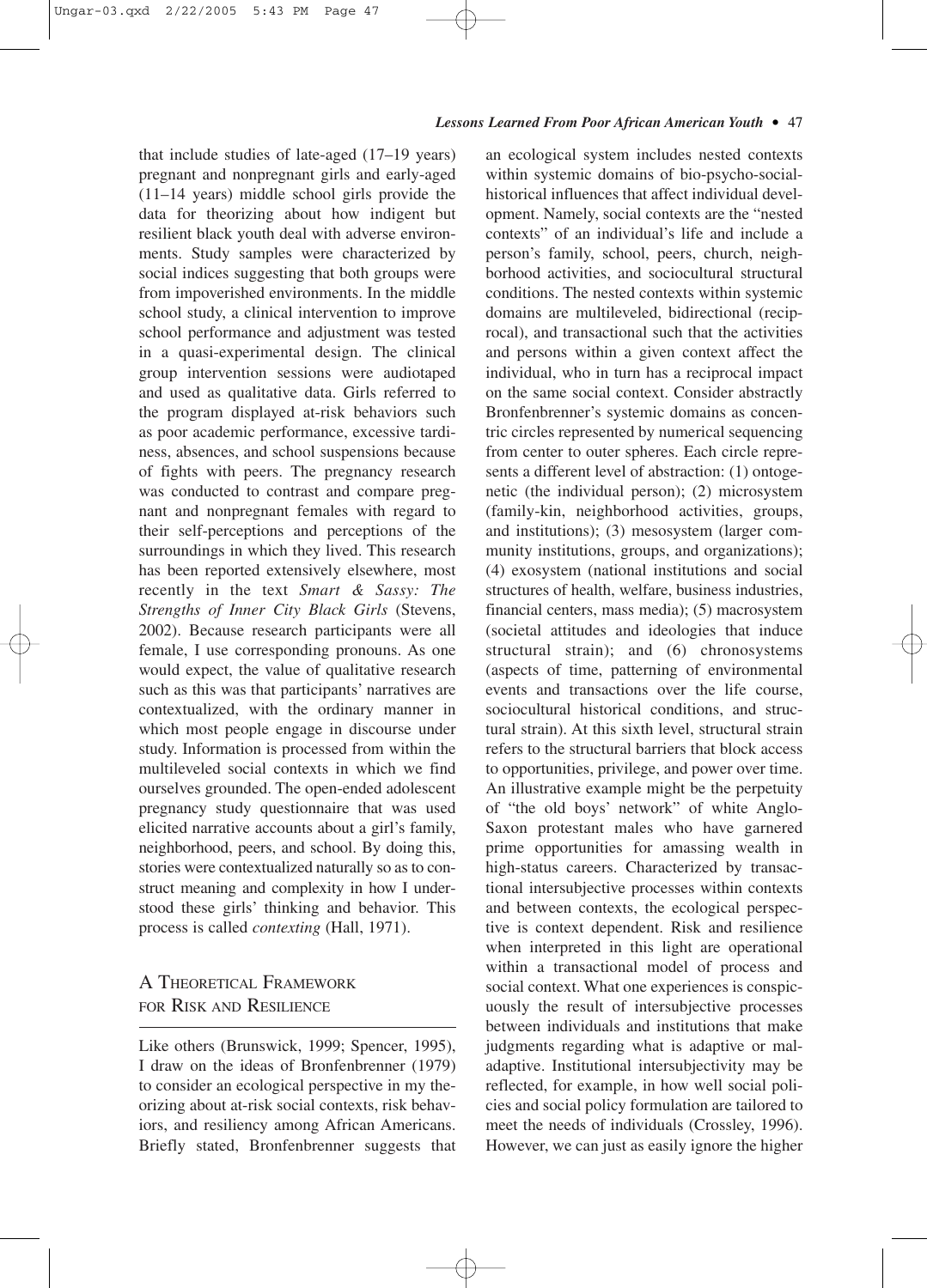levels of policy and look only at individuals and their maladaptive lifestyles and behaviors, a position that returns us once again to blaming the victim rather than understanding the intersubjectivity of people's experiences. Individual maladaptation may manifest itself as a lack of compassion (*empathy*), a lack of a shared sense of care for others and affinity with them (*mutuality*), a seeking of *recognition* in viciously destructive behaviors, a lack of *assertion,* or the affirmation of the self through acts of violence. In this regard, it has been well documented (Anderson, 1999; Bolland, 2001; Bourgois, 1995; Ratner, 1993; Sterk, 1999) that maladaptive lifestyles (e.g., drug kingpins) pose threats (*risks*) to the quality of life in inner-city communities. This is of course, not debatable. However, we may need to question, from an ecological point of view, the role that social forces play in making these behaviors more desirable to some populations of marginalized individuals.

Benjamin (1990) has argued that intersubjective attunements of recognition and assertion are operationalized reflexively in that they are mirrored and validated through others. Given this, I have chosen to focus this psychosocial inquiry on the following: (a) the nature of a girl's intersubjective transactions within and between social contexts; (b) the makeup of a girl's contexting or construction of meaning regarding self and surroundings; (c) the nature, content, and attitudinal perception of those social contexts in which a girl is deeply rooted; (d) the nature, content, and attitudinal perception of the social contexts in which a girl seeks to meet immediate needs; and (e) the nature, content, and attitudinal perception of the social context a girl seeks or desires to negotiate to meet future needs. Practically, this five-point query provides information that depicts portraitures about a girl's self-organization and self-regulation related to her intersubjective responses of empathy, assertion, and recognition and her attitudinal perceptions of others and various social contexts, and a girl's perception of the significance of a range of social contexts in meeting immediate needs and future goals. Perceptibly, this kind of inquiry yields rich data about risk and resiliency within the contexts of the adolescent's lived experiences. Thus, participants'

evaluative perceptions reveal judgments about favorable and unfavorable ecological conditions that lead to or inhibit the formation of resiliency.

I claim two basic assumptions that undergird my theorizing in this way. Significantly, the first assumption is the commonplace understanding that human beings by nature are relational and grounded in social context. Equally important, my second assumption is that adolescents commonly covet a relationship with an older adult one that offers consistent emotional attunement, guidance, and direction and that validates personal and collective experiences. A practitioner, for example, often builds on this normative and expected role modeling function required by adolescents. A primary relationship with a significant adult has been empirically documented as a capacity-enhancing attribute of resilient adolescent girls. Undeniably, a practitioner's relationship with adolescents can offer an intersubjective experience of fundamental consequence. The following illustrative examples, taken from my research, explore the intersubjective world of African American girls and the interface between them as individuals and the multilevel ecology of the social and political factors that affect their well-being.

#### ILLUSTRATIVE EXAMPLES

Seminal ideas about person, process, and contexts begin to take hold when conducting research in an inner-city neighborhood middle school. Long hours were spent at the school. By chance, I became a participant observer, studying the varied intersubjective transactions among stakeholders (i.e., students, administrators, teachers, and auxiliary staff) that took place in the general surroundings of the school. My observations led me to understand that the school staff was generally not supportive of the girls in the study and did not see them in a good light. The girls' behaviors generated insensitive gossip among school staff, the content of which denigrated and devalued the girls. Importantly, the girls were well aware that they were viewed negatively by school personnel. The following description, illustrates how recognition, empathy, and assertion operate within two contextual fields among a group of middle school adolescent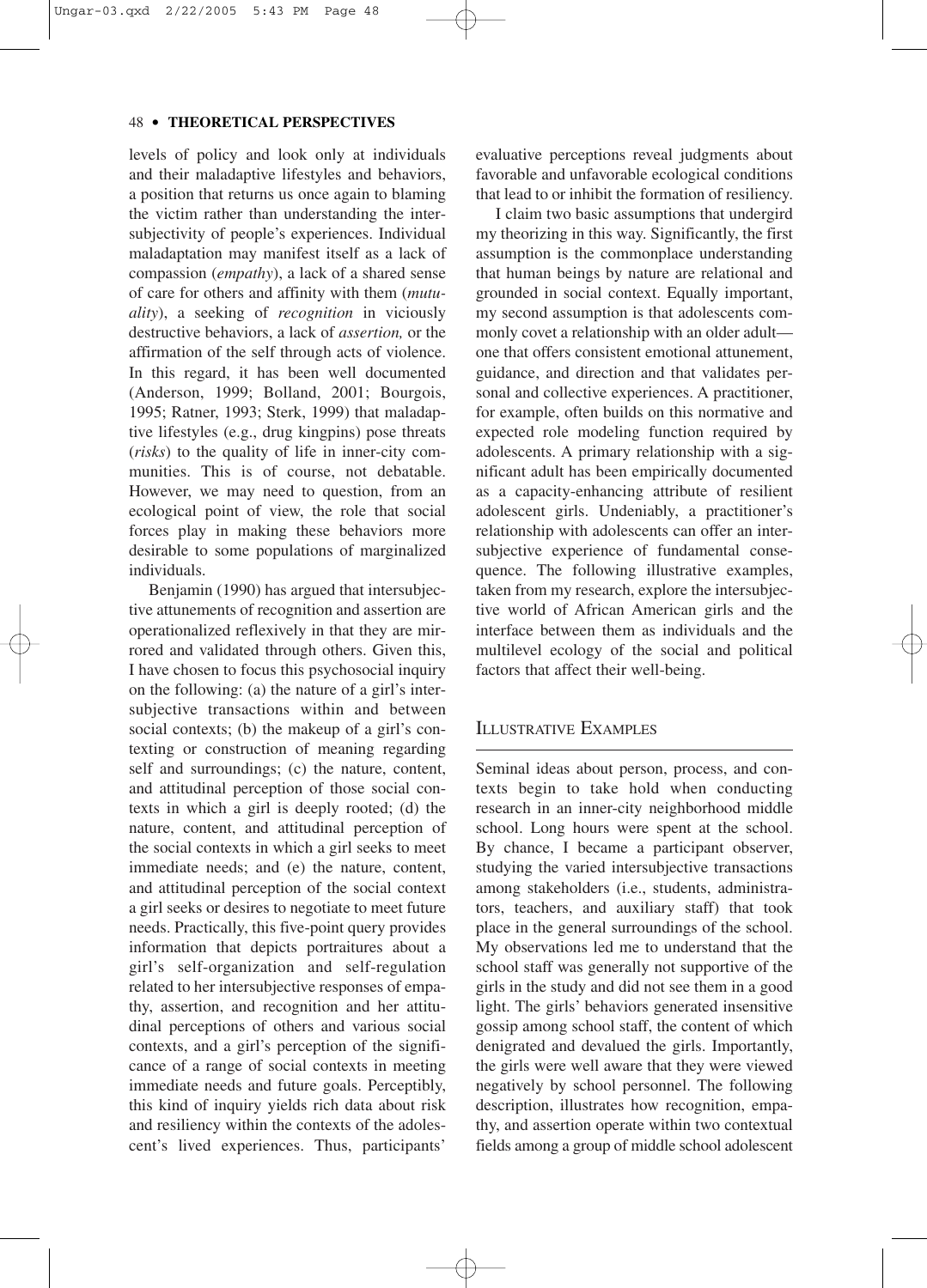girls. The clinician who worked with the girls in the intervention study program was a social work intern.

The study girls were viewed by the school staff as displaying loud, boisterous, and brassy behaviors. Teachers complained that the girls argued and talked back to them. The girls were all given the label of conduct disorder by the school social worker, and the teachers were in agreement with this labeling. Interestingly, the girls in turn saw their teachers as not earning *their* respect, contemptuous of their scholastic efforts, and not invested in their learning. It was hard to disagree once immersed in the school ecology. Some of the teachers in the school seemed so overwhelmed by what they identified as "too many discipline problems" that their commitment to teaching was compromised by a failure to deal effectively with the many problems students presented. Likewise, the teachers were accurate in their observations of the girls as loud and argumentative. Eventually, the girls accepted responsibility for their confrontational behaviors, admitting that although their actions were defiant, it was a way they had managed to cope with feelings of being "put down." Being black, the girls questioned whether this was the reason they were treated disapprovingly by their teachers, who were white. From the girls' perspective, being argumentative or "speaking up" displayed self-affirmation and provided protection against feelings of powerlessness and devaluation.

In another realm, the girls used a very different set of coping strategies. In particular, they were in a quandary about what to do when adult males in their neighborhoods approached them sexually. Such advances offended the girls; unresponsive and frightened, they felt violated. What is more, the girls' unspoken disinterest provoked rude insults from the men that shocked, angered, and scared them even more. The intern helped the girls to appreciate the varied contextual complexities of their neighborhood and school. In addition, she clarified the girls' healthy need for self-affirmation (*assertion*) and their failed attempts to gain the respect (*recognition)* desired from the school setting. When engaged in this manner, the girls were willing to disclose feelings of helplessness and vulnerability and the social and personal devaluation they felt in both social contexts. As affective disclosures

were acknowledged, intersubjective processes of empathy, recognition, and assertion were strengthened to the degree that self-awareness of affinity (*mutuality*) intensified the bond between them and their caregivers*.* Moreover, the girls had obtained from each other sympathetic understanding (*empathy*), respect (*recognition*), and affirmation (*assertion*); supported by their peer group experience, the girls enhanced their sense of self-efficacy in other social contexts. As the intern observed, in school, the girls were outspoken and seemingly self-assured, whereas in the context of their neighborhood streets, they were indeed intimidated and angered but silent.

Clearly, the girls' neighborhood presented them with multiple risks—in one case, sexual harassment and seduction by older men, in the other, a school climate that devalued them and their behavior. Through the group intervention, the girls were helped to evaluate distinctly diverse social contexts, deciding on the appropriateness of their responses within each. The purpose of the intervention was to enhance selforganization and self-regulation to aid the development of more elaborate and meaningful responses in different situations. In addition, the intent was to improve understanding of the best way to respond to varied social contexts. The intern enabled the girls to understand the need to choose different behaviors, assessing the best fit between their behavior and the demands of each context. The intern clarified the meaning of appropriate behaviors, when it was proper to turn up the verbal volume (i.e., to be self-affirming by being outspoken, blunt, candid, and loud when rejecting unwanted sexual advances) and when it was fitting and proper to turn down vocalizations (i.e., a quieter vocal style of self-affirmation in the school environment). Furthermore, clinicians empathically clarified developmental issues underlying each circumstance. For example, developmentally, adolescent girls undergo many physical changes and have many concerns about body image. Girls at this age naturally wish to be seen as attractive. The girls were confused by wishes to be sexually attractive and the anger they experienced at the vulgar lasciviousness of the older men. The social work intern validated the girls' normal developmental issues as well as pointedly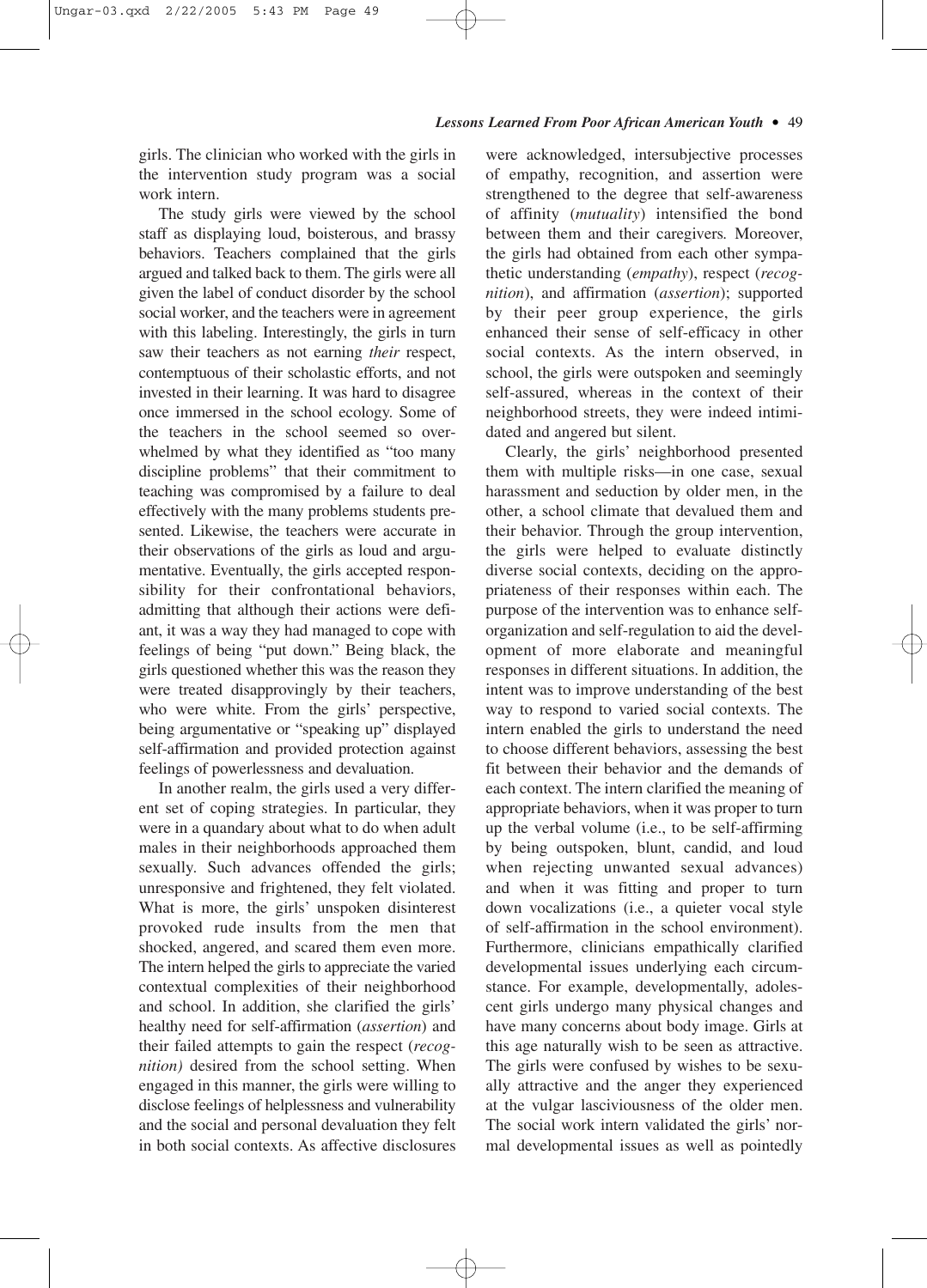expressed indignation about the "indecent behavior of the men." Observably, the girls' natural self-confidence and capacity to discern threats to their well-being were characteristics associated with resilience that were enhanced by the intern's interventions.

As this example illustrates, even though the individual is the focal point of Bronfenbrenner's (1979) ecological perspective, the personprocess-context paradigm allows for a biopsycho-social-historical systemic assessment of social contexts. The adolescent pregnancy research participants no less than the middle school intervention study participants demonstrated these same qualities of mutuality, empathy, recognition, and assertion in everyday life. One part of the adolescent pregnancy research hypothesized that nonpregnant girls are more likely than pregnant girls to develop links with their communities beyond their immediate families and peers. Such linkages are represented by engagement in church, community, employment, and educational environments. Findings supported this hypothesis. Nonpregnant girls differed from the pregnant girls at  $a < .05$ level of significance on critical behavioral, psychological, educational, and situational variables. Unquestionably, both cohorts displayed what now are identified as resilient behaviors; however, nonpregnant girls consistently exhibited a certain individuality that demonstrated stability and hardiness in engagements with nonpeer and nonkin social contexts, such as church, social clubs, jobs, and college. Surprisingly, study results revealed that nonpregnant girls were more likely to express a strong sense of care and nurturance for others, whereas pregnant girls, although soon to be parents, were less likely to express this same care and nurturance (expressed *mutuality* and *empathy* as shared affinity with others). In view of the theoretical model set forth, it could be argued that nonpregnant girls were more likely to have sophisticated contexting experiences than their counterparts because of their involvement in varied social settings. One might conclude that the nonpregnant girls' diverse contextual experiences provided opportunities for a wide range of occurrences where intersubjective (*self-relatedness*) processes of empathy, recognition, and assertion could be played out.

Bearing in mind the distinction between the elements of a social context that includes form, intersubjectivity, and content, the adolescent pregnancy research participants provided rich qualitative data about their neighborhoods and families, including information about a vicinity's or a kin network's composition and organization, its self-relatedness (intersubjective processes), and its substance or essence (content and quality of life). Importantly, the distinction between context *structure,* context *intersubjectivity,* and context *content* is necessary because critics (Delgado, 2000; Swadener & Lubeck, 1995) of the at-risk construct mistakenly confound *form, process,* and *content.* Notwithstanding, the ecological model of context is holistic, intersectional, and transactional, making it possible to differentiate interrelated characteristics of a particular social context's elements of form, content, and process. Hence, the model can integrate the at-risk concept with specific process and, contextually, aspects of resilience and protective mechanisms. It is not a matter of either assets or risks as the more important focus for study when examining urban neighborhoods or urban families but, rather, the degree to which both are present. If a social context has a greater elemental presence of risks than assets, then it is likely that the social context poses greater dangers than protections of safety and support. On the face of it all, context elements seem equally consequential, but on closer examination, this may not be the case.

Consider for example an economically disadvantaged, single-parent family of five living in substandard rental housing (form) that flagrantly poses dangers to physical safety, yet the family is strong in its history, values, and ethos (content). In the best possible way, the discourse within the family sensitively reflects empathy, care, respect, affirmation, and affinity (intersubjectivity) among members. And yet, there is a great deal of variety in both the risks this family faces and the strengths they bring to bear on coping with their adversity. On the positive side, the eldest daughter graduated from high school, is employed part-time, and attends college and a local Catholic Church. The mother, however, collects disability and is no longer employed. Other factors that must be considered include that the family's neighborhood is ethnically homogeneous, its occupants African American.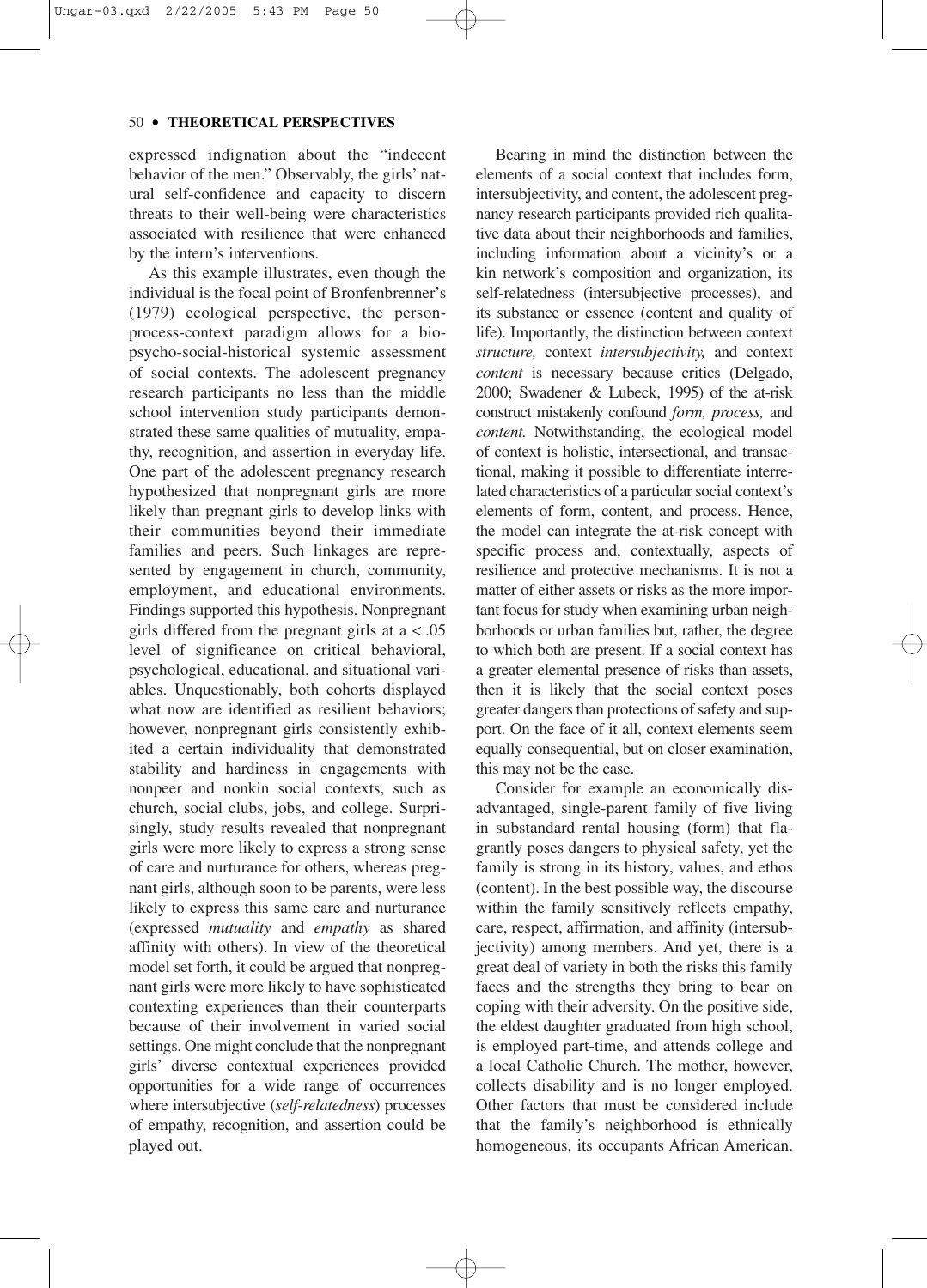The neighborhood lays claim to economic and social resources, most of which are liquor stores, small groceries, beauty shops and barbershops, and a local YMCA recently renovated with a gym and swimming pool. Most housing in the neighborhood is substandard with the exception of a two-floor, walk-up public housing complex. A storefront church has been conspicuously present to neighborhood dwellers with its loudspeaker service broadcasts for several years; in addition, there is an established Catholic Church that has served the neighborhood for four generations. Drug gang profiteers have commandeered two old neighborhood buildings for selling and smoking crack cocaine. Unlike the more established services just noted, this threat to the community has been a part of the neighborhood for just two years.

On the face of it, the illustration can make no claim with reference to existent risks. It does not suggest that poverty, single-parent households, or the recent infiltration of drug lords automatically mean those in this neighborhood are at risk. Although, empirically, the three demographic indices are indeed associated with neighborhood risk, descriptively, the neighborhood context element discussed thus far is one of form*.* What is known is a little something about physical structures of social, economic, and religious resources that are conceivably assets to the neighborhood, its families, and their children. What is not known is information about the neighborhood's substance (content), its perceptions of how neighborhood stakeholders view their environs as an identified entity, especially regarding risks and assets. Importantly, other unrevealed information is the intersubjectivity of the neighborhood, stakeholders' self-relatedness in the daily praxis of the life of the neighborhood. Although the structure of neighborhood ecologies seems transparently visible for risk and asset identification, without additional data about remaining context elements of content and intersubjectivity, a risk and asset assessment is incomplete.

#### DISCOVERING THE STRENGTHS OF INNER-CITY AFRICAN AMERICAN GIRLS

Often, clinician biases take place when assessing various contextual domains in which African American adolescent girls live. For example, if a girl resides in a drug and crime-ridden neighborhood, the hazardous environment in which she lives may contextually prejudice the clinician. Thus, the clinician's assessment is likely to emphasize what may appear to be obvious social and psychological pathologies rather than the girl's less obvious strengths. Too often, African American girls' demonstrated strengths in assertively dealing with toxic inner-city neighborhoods go unevaluated altogether or are assessed negatively. But it is precisely within the self-relatedness of the nested contexts where a girl is embedded, be they hazardous or risk-free, that her strength and resilience are developed and fostered in meeting maturational challenges. Admittedly, my understanding of this subject was developed from my investigation of adolescent black girls' self-narratives and reports about themselves and the social ecologies in which they were situated. Some of what I discovered about the girls was refreshingly new information, whereas other findings simply confirmed what other studies have already told us.

Both studies referred to earlier clearly show that resilient African American girls display a personal hardiness—a focused commitment to follow events through—and a strong sense of self-efficacy. They tend to develop coping strategies that make it possible for them to achieve good outcomes despite misfortune as well as steering clear of avoidable dangerous situations (Stevens, 2002). Lest we overlook the abundant evidence, poor African American inner-city families do develop particular strategies to nurture resilient capacities in their children. Jarrett (1995) has defined such families as "defended families." Accordingly, defended families make available role models in or outside the familial network, restrict peer relationships even within the kin group, and participate in social ecologies outside neighborhood or community boundaries. Furthermore, families protect their offspring from risk environments by enculturating principled values and a future orientation. Such is the case that protected families who exhibit psychosocial strengths, have a strong work ethic, are achievement oriented, have a sense of autonomy and responsibility, and are likely to postpone birthing and marriage until vocations are established and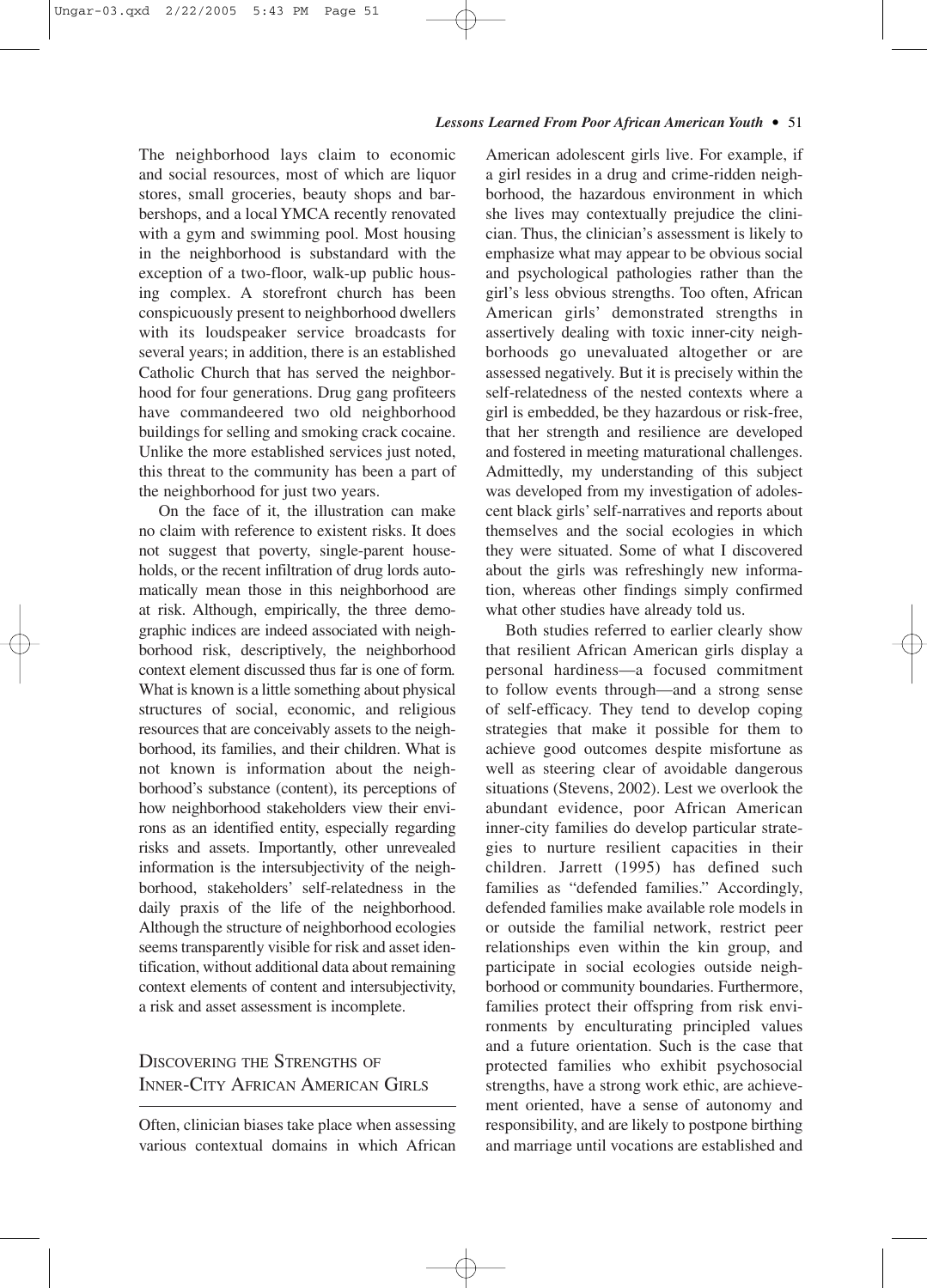jobs secured. Interestingly, protected families go so far as to even restrict relationships with extended family members who share similar values and behaviors. Thus, protected families are ideally situated to support their offspring in meeting developmental challenges through the use of strategies that have proved successful in supporting adolescents in at-risk environments (Hill, 1997; McAdoo, 1997).

African American adolescent girls display various discernible strengths in meeting challenges of maturation that are context dependent. These include a range of core psychological strengths, behaviors, and actions that black, poor, inner-city girls show when dealing with perceived and actual threats to safety and wellbeing in varied social ecologies. Specifically, resilient adolescent females are likely to do the following:

- Have strong attachments to social and religious institutions that provide communal selfrelatedness—institutions that serve as havens for identity exploration and the development of leadership skills
- Select appropriate role models as a way to formulate principles and standards that will guide present and future behavior
- Demonstrate efforts in making changes in environmental situations to accommodate more positive and favorable peer affiliations
- Seek self-experiences for the development of cultural flexibility or bicultural competency when moving beyond neighborhood or community boundaries
- Confront racially devalued situations without feeling self-blame
- Assume responsibility for their behavior
- Resist collusion in racial denigration
- Discriminately appraise their social context for experiences of self-efficacy
- Exhibit a stance and attitude of candidness, courage, and assertiveness in response to racial/ethnic devaluation and life's daily hassles in general.
- Manifest a discriminating capacity in evaluating the behavior of others
- Demonstrate a capacity for care, loyalty, and nurturance in relation to others
- Have self-expectancies for social mobility to "improve one's lot in life"

The resilient attributes identified here were drawn from girls' actual experiences in living out their lives. Such traits can be strengthened and sustained when girls are served by social workers. Even though the girls who displayed the above strengths were dealing with their lives ably, they were on a journey of maturation and could benefit from services that aid in their development. To best serve girls with backgrounds similar to those in my research will require rethinking the ways in which we practice helping. Once again, bearing in mind the person-processsocial context paradigm, renewed services demand working with clinical participants contextually and intersubjectively. I conclude with a brief discussion of practice implications based on the argument set forth in this chapter.

#### PRACTICE IMPLICATIONS

#### **Working Contextually and Intersubjectively**

Working contextually and intersubjectively, the therapist is not limited by the physical characteristics of traditional therapy (i.e., professional office space) or by the therapeutic material being subject to analytical scrutiny. Rather, development is seen in a state of fluctuation that orders complexity and informs how structure and pattern arises from many different aspects of young people's lives. Plainly, what happens inside the boundaries of the therapeutic relationship as well as what takes place peripherally becomes the playing field for therapeutic work. In the therapeutic field, both conscious and unconscious elements bear on the adolescent's past, present, organized, and organizing experiences (rigid and flexible). All such elements in this gestalt make it possible to explore unhealthy and healthy aspects of self-relatedness (Orange, Atwood, & Stolorow, 1997).

In working intersubjectively and contextually, the core strengths of African American inner-city girls delineated here can be put to effective use in the clinical relationship. For example, when doing clinical work, empirically demonstrated strength-based characteristics could be used as assessment guidelines or therapeutic goals with girls who require the building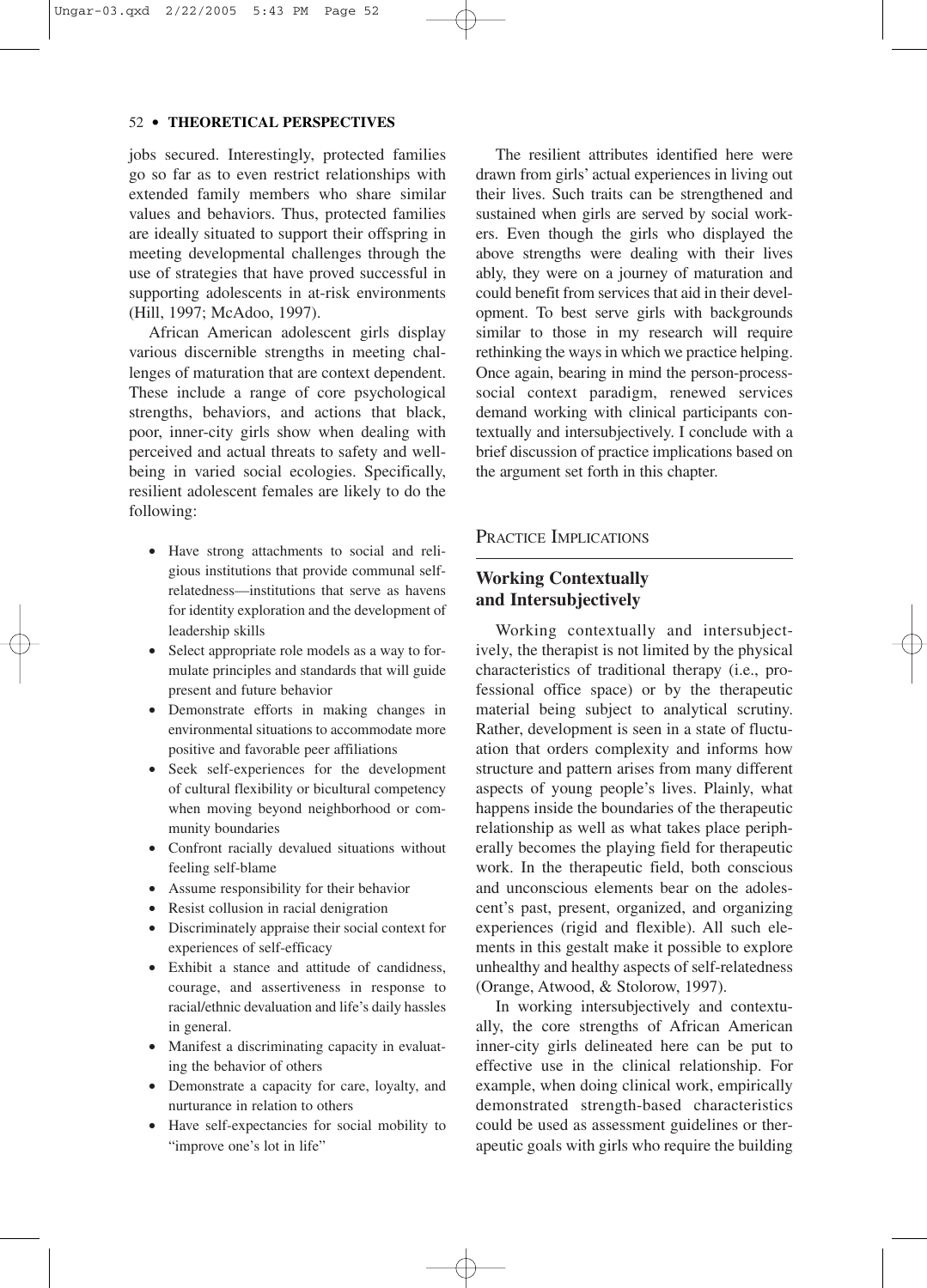up of their capacities to meet maturational challenges more effectively. In other words, when therapeutic work is completed, a client will have developed a set of psychosocial skills to live life more fully. In particular, based on the discussion earlier, it is hoped that an adolescent girl at the end of therapy will have a more developed capacity to exercise self-efficacy appropriately in different contexts. Working intersubjectively and contextually, successful and effective clinical work strengthens the adolescent girl in a number of ways. She has a more developed capacity for self-reflection; makes pragmatic and judicious use of coping abilities; has an awareness of her gifts, talents, and strengths; and demonstrates a strengthened capacity for assessment of self and others within varied social contexts.

Social work clinical interventions take place in a relational matrix of self-relatedness, a mutually relational, culturally nuanced space where the clinician joins with the adolescent as an empathic insider. In so doing, the clinical relationship grows to be one of collaboration, and a significant piece of the clinical work becomes contexting. Recall that contexting is defined as the enhancement of the adolescent's capacity to develop meaning and complexity in thinking and behavior. Thus, the adolescent girl's self-journey within the therapeutic relationship becomes one of identity exploration and self-discovery as the clinical work addresses mutually agreed-on issues, problems, and concerns. In undertaking this learning journey collaboratively with the client, the clinician communicates to the adolescent girl quite simply the nature of the work that they will accomplish together. For instance, she or he might say,

We can work together as we both learn who you believe yourself to be here and now—how you want to grow to be what you want to be and learning what you want for the future and how you hope to accomplish what you want. In our work together, you may experience many different kinds of feelings—anger, pain, joy—as we try to figure out answers to these questions.

Such is the case that the therapeutic journey is one where the adolescent has the opportunity to create meaning construction and meaning synthesis. The clinician and adolescent girl are

#### *Lessons Learned From Poor African American Youth*–•–53

engaged in a therapeutic relational matrix consisting of person-process-context.

#### **Cultural Implications**

Commonly, social workers understand the need for cultural awareness when working with different ethnicities and/or racial groups. Our contextual worlds are systemically influenced by culture. Recall my second assumption that the clinical work takes place in a relational matrix of intersubjectivity or self-relatedness, a mutually relational shared space, within a contextual field influenced by culture. This second assumption, I believe, speaks directly to issues of culture, ethnicity, and racial or cross-cultural differences. The clinician tries to understand the adolescent, emphasizing who she is and the social context that surrounds her.

Nonetheless, I wonder if social work efforts to help poor adolescents in inner-city communities are as successful as they might be. Many of the students I teach do not seek clinical jobs in inner cities. I am led to believe that many clinical social workers feel that inner-city adolescents are not necessarily good candidates for clinical work. Students complain that the many social problems in inner-city communities compromise effective clinical work. Also, most novices feel that they do not have the training and cultural competency required to work with adolescents of color. When working intersubjectively and contextually, however, such cultural competency can be achieved without extensive training. Certainly, when the clinician assumes the role of empathic insider, he or she has a cultural standpoint or some fundamental level of cultural awareness. However, even when the therapist is different from the client, creating a space for intersubjectivity through recognition that the client and clinician are contextually embedded in similar surroundings may help create a sense that they both belong to one larger community and hold much in common.

Still, when working intersubjectively and contextually, clinician biases, misperceptions (i.e., cultural, theoretical, professional, or personal) do transpire. Both anecdotal and empirical evidence suggests that in cross-race clinical dyads, practitioners with immature racial/ethnic identities themselves are not as likely to help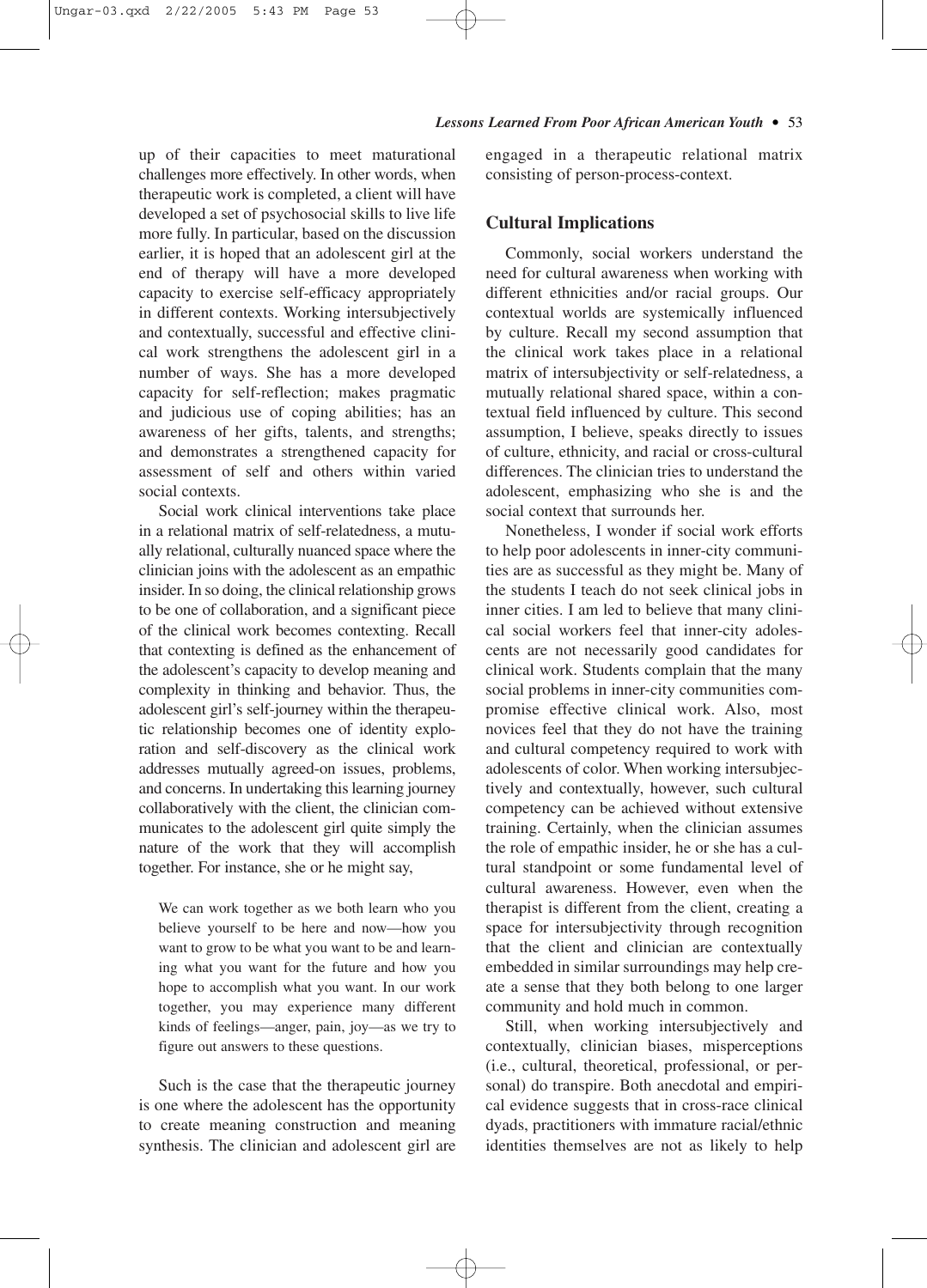clients achieve positive therapeutic outcomes (Carter, 1997; Helms, 1990). Obviously, when racial/ethnic biases exist, empathic failures happen. The clinician is obligated to examine why failures in empathy have occurred. Misapplication of clinical principles and human behavior theory may also result when racial/ethnic biases occur in the therapeutic relationship.

Effective clinical work demands that clinicians learn to manage tensions inherent in the nature of sameness and differences in the human condition (Dean, 2001). To be truthfully empathic, the clinician must be able to recognize difference in sameness. We like to think that empathic individuals are uniquely attuned to the mental and emotional state of another. Certainly, empathy is an imaginative process that involves mutual recognition of the other (i.e., I can perceive that the other is like myself), characterized by an attitude of care and understanding. Empathy involves both imagination and perspective taking and, thus, allows an individual to imagine himself or herself living in the context of the other.

Dean (2001) has argued, however, that crosscultural competence, social work's standard for cultural practices, is a concept deeply flawed. She challenges social workers to adopt a postmodern view of "not knowing" and embrace a model of *cultural noncompetence.* Such a model, Dean asserts, enables the clinician to accept his or her lack of competence rather than striving to achieve a false sense of cultural competence. I agree with Dean in that the notion of cultural competence suggests a goal that is unrealizable. In my own clinical work, not knowing means I am poised, alert, and open to learning all that I can in the context of a subject-to-subject relationship. When I assume an attitude of not knowing, I am simultaneously engaged in "desiring to know." Thus, I am open to learning from myriad perspectives, one of which is the adolescent girl herself, who is, in fact, the expert witness regarding her life experiences. For that reason, I am humbled to be accepted and invited to participate in her world (Stevens, 1998). It is a world with which I want to become acquainted.

Practically speaking, absolutism, certainty, or expertness embodied in concepts of either "knowing" or "competence" applied to cultural practices infer power, dominance, and superiority, all elements of the therapeutic relationship that

distance us from our subjectivity. I recognize that the objectification of clinical work belies working intersubjectively. I suggest that clinicians must have sufficient humility to enter the client's world. Understanding, acceptance, and a nonjudgmental attitude—elementary components of sound clinical practice—underscore this humility (Stevens, 1998). Moreover, in desiring to know, there is a certain willingness on my part to "be known." Consequently, I can be open and (cautiously) transparent with a client.

#### **Self-Disclosure and Engagement When Working Intersubjectively and Contextually**

The clinician, when working intersubjectively and contextually, commits to the likelihood of therapist self-disclosure. Unquestionably, clinician self-disclosure has limitations, and the appropriateness of sharing personal information must be determined in advance. Clearly, the purpose of any shared material always serves the interest of the client and the therapeutic process; it stands to reason that any personal information shared should be sufficiently innocuous as to do no harm but still be of help to the client. The clinician's therapeutic position of openness, transparency, and humility reduces instances of cultural or personal bias and hence empathic failures. Not surprisingly, when empathic inquiry is sustained through clarification, interpretation, or any such therapeutic intervention, self-disclosure can advance the therapeutic work. The point to make here is that uninterrupted empathic inquiry is the crucible of working intersubjectively and contextually. Moreover, the use of nontraditional practices strengthens the clinician's role of empathic insider and offers opportunities for augmenting knowledge of the adolescent's social contexts.

#### **REFERENCES**

- Anderson, E. (1999). *Code of the street: Decency, violence, and the moral life of the inner city.* New York: W. W. Norton.
- Benjamin, J. (1990). An outline of intersubjectivity: The development of recognition. *Psychoanalytic Psychology, 7*(Suppl.), 33–46.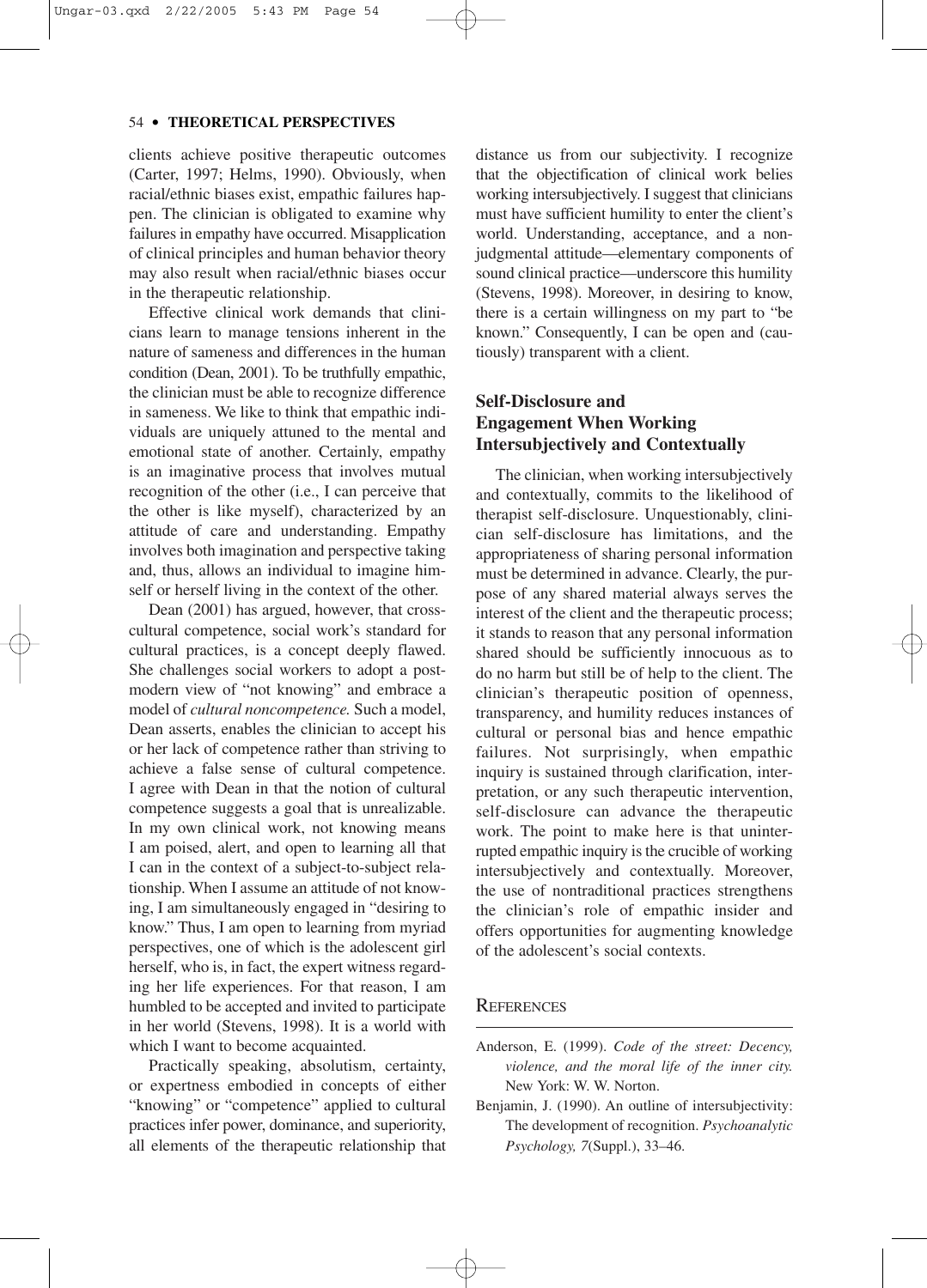- Bolland, J. M. (2001). In search of a few hundred good kids: Three months in the life of a community-based survey research study. *Families in Society, 82*(1), 76–96.
- Bourgois, P. I. (1995). *In search of respect: Selling crack in el barrio.* New York: Cambridge University Press.
- Bronfenbrenner, U. (1979). *The ecology of human development.* Cambridge, MA: Harvard University Press.
- Brunswick, A. F. (1999). Structural strain: An ecological paradigm for studying African American drug abuse. In M. R. De La Rosa, B. Segal, & R. Lopez (Eds.), *Drugs and society: Conducting research with minority populations: Advances and issues* (pp. 5–19). New York: Haworth Press.
- Carter, R. T. (1997). *The influence of race and racial identity in psychotherapy.* New York: Lexington Books.
- Collins, P. H. (1986). Learning from the outsider within: The sociological significance of black feminist thought. *Social Problems, 33*(6), S14–S23.
- Collins, P. H. (1990). *Black feminist thought.* Boston: Unwin Hyman.
- Crossley, N. (1996). *Intersubjectivity: The fabric of social becoming.* London: Sage.
- Dean, R. G. (2001). The myth of cross-cultural competence. *Families in Society, 82*(6), 623–663.
- Delgado, M. (2000). *New arenas for community social work practice with urban youth.* New York: Columbia University Press.
- Denzin, N. K. (1997). *Interpretive ethnography.* Thousands Oaks, CA: Sage.
- Ford, D. Y. (1994). Nurturing resilience in gifted young black youth. *Roper Review, 17*(2), 80–85.
- Garmezy, N. (1993, February). Children in poverty: Resilience despite risk. *Psychiatry, 56,* 127–136.
- Gibbs, J. T. (1988). Young black males in America: Endangered, embittered, and embattled. In J. T. Gibbs (Ed.), *Young, black, and male in America: An endangered species* (pp. 1–35). Dover, MA: Auburn House.
- Hall, E. T. (1971). *Beyond culture.* Garden City, NY: Doubleday Anchor Books.
- Helms, J. E. (1990). *Black and white racial identity: Theory, research, and practice.* New York: Greenwood Press.
- Hill, R. B. (1997). *The strengths of African American families: Twenty-five years later.* Washington, DC: R&B.
- hooks, B. (1984). *From margin to center.* Boston: South End Press.
- Jarrett, R. L. (1995). Growing up poor: The family experience of socially mobile youth in lowincome African American neighborhoods. *Journal of Adolescent Research, 10*(1), 111–134.
- Kanuha, V. K. (2000). "Being native" versus "Going native": Conducting research as an insider. *Social Work, 45*(5), 439–447.
- McAdoo, H. P. (1997). *Black families* (3rd ed.). Thousands Oaks, CA: Sage.
- McWhirter, J. J., McWhirter, B. T., McWhirter, A. M., & McWhirter, E. H. (1998). *At risk youth: A comprehensive response.* Pacific Grove, CA: Brooks/Cole.
- Orange, D. M., Atwood, G. E., & Stolorow, R. D. (1997). *Working intersubjectively: Contextualism in psychoanalytic practice.* Hillsdale, NJ: Analytic Press.
- Ratner, M. S. (Ed.). (1993). *Crack pipe as pimp: An ethnographic investigation of sex-for-crack exchanges.* New York: Lexington Books.
- Smith, D. E. (1989). Sociological theory: Methods of writing patriarchy. In R. A. Wallace (Ed.), *Feminism and sociological theory* (pp. 34–64). Newbury Park, CA: Sage.
- Spencer, M. B. (1995). Old issues and new theorizing about African-American youth: A phenomenological variant of ecological systems theory. In R. L. Taylor (Ed.), *African-American youth: Their social and economic status in the United States* (pp. 37–70). Westport, CT: Praeger.
- Sterk, C. E. (1999). *Fast lives: Women who use crack cocaine.* Philadelphia: Temple University Press.
- Stevens, J. W. (1997). Opportunity outlook and coping in poor urban African American late age female adolescent contraceptors. *Smith College Studies, 67*(3), 456–476.
- Stevens, J. W. (1998). A question of values in social work practice: Working with the strengths of black adolescent females. *Families in Society, 79*(3), 288–296.
- Stevens, J. W. (2001). The social ecology of the co-occurrence of substance use and early coitus among poor urban black female adolescents. *Substance Use and Misuse, 36*(4), 421–446.
- Stevens, J. W. (2002). *Smart and sassy: The strengths of inner city black girls.* New York: Oxford University Press.
- Swadener, B. B., & Lubeck, S. (Eds.). (1995). *Children and families "at promise": Deconstructing the*